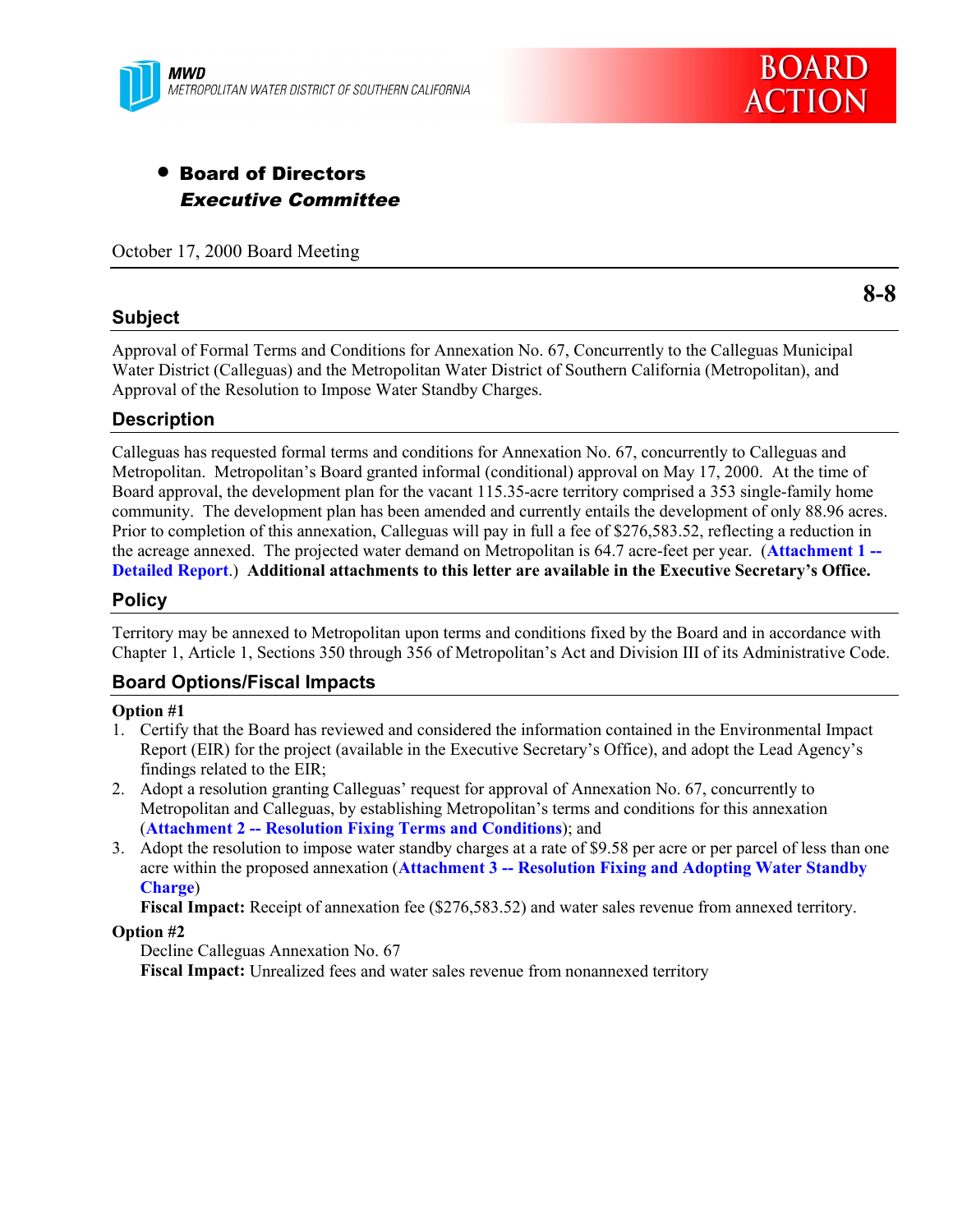# **Staff Recommendation**

Option #1.

Wolfe 9/15/2000 *Date Roy L. Wolfe*

*Manager, Corporate Resources*

9/27/2000 S *General Manager Date*

**Attachment 1 -- Detailed Report Attachment 2 -- Resolution Fixing Terms and Conditions Attachment 3 -- Resolution Fixing and Adopting Water Standby Charge**

BLA #180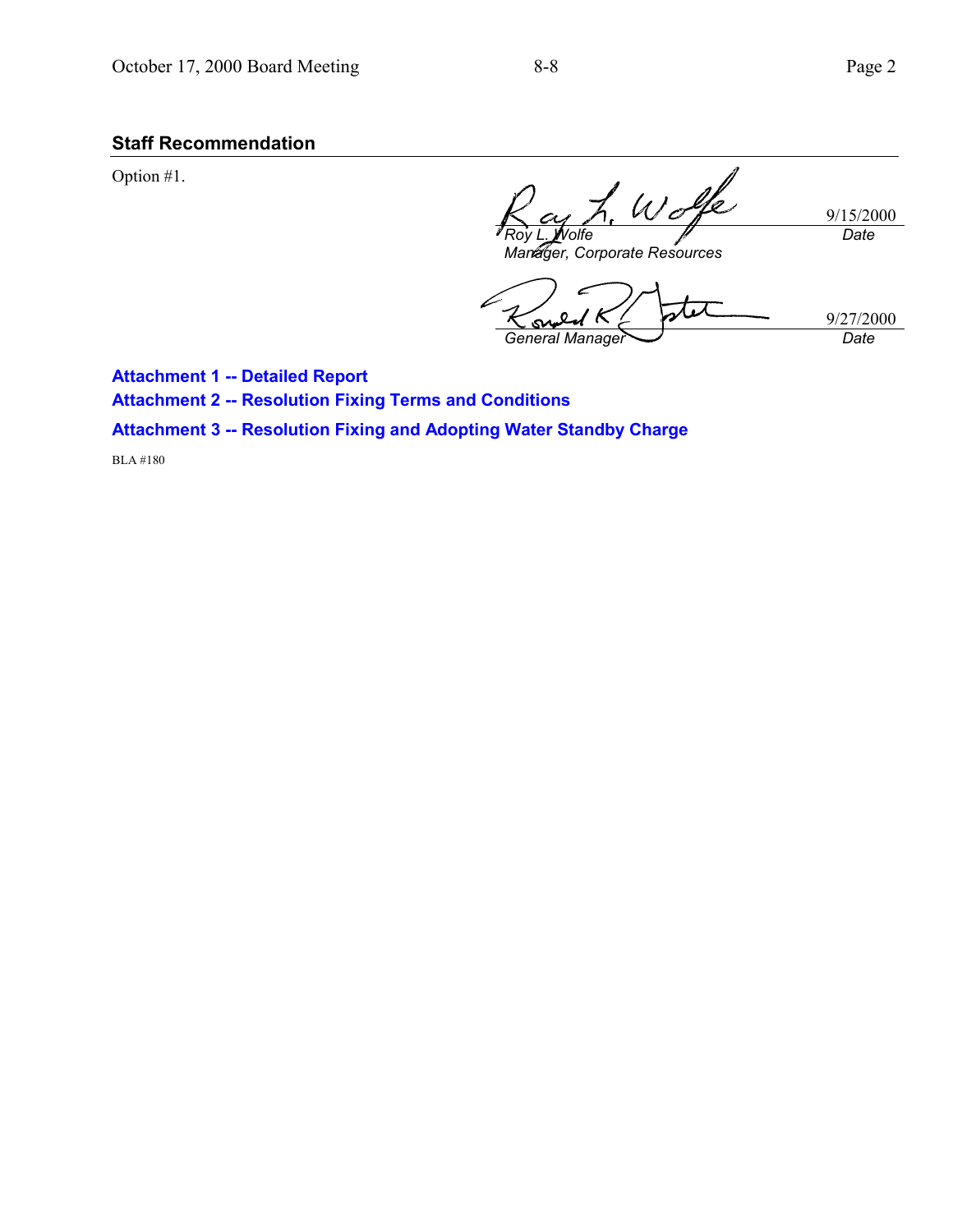### **Detailed Report – Calleguas Annexation No. 67**

The Calleguas Municipal Water District (Calleguas) Board of Directors has requested formal terms and conditions for Annexation No. 67, concurrently to Calleguas and the Metropolitan Water District of Southern California (Metropolitan) by Resolution No. 1254, dated August 23, 2000 (Attachment 4 Resolution No. 1254). On May 17, 2000, Metropolitan's Board granted conditional (informal) approval and adopted a resolution of intent to impose water standby charges upon the annexing territory (Attachment 5 Resolution 8694). Subsequent to Board approval the annexing territory decreased from 115.35 to 88.96 acres, of which 9.27 is road right-of-way. On June 21, 2000, the Local Agency Formation Commission of Ventura County approved this annexation by its Resolution 00-02 (Attachment 6). All attachments for Annexation No. 67 are available for review at the Office of the Executive Secretary.

The annexation charge has been calculated pursuant to Section 3300 of Metropolitan's Administrative Code. Utilizing the current rate of \$3,408 per acre and the sum of \$5,000 for processing costs, the annexation charge is \$276,583.52, if completed by December 31, 2000. The \$5,000 processing charge has been paid. If the annexation is completed after December 31, 2000, the annexation will be calculated based on the then-current rate.

Pursuant to the provisions of the California Environmental Quality Act (CEQA), the City of Oxnard, acting as Lead Agency, issued a Final Environmental Impact Report (EIR) for the development of the proposed annexation parcel. Metropolitan, as a Responsible Agency under CEQA, is required to certify that it has reviewed and considered the information contained in the Final EIR and adopt the Lead Agency's findings prior to approval of the formal terms and conditions for Annexation No. 67. The Final EIR is available for review in the Executive Secretary's Office.

Transmitted herewith is the resolution fixing the terms and conditions for the annexation (see attachment 2). The resolution includes Metropolitan's standard provisions.

Also transmitted herewith is a resolution approving Metropolitan's water standby charge within the area of Calleguas, Annexation No. 67 (see attachment 3). On May 17, 2000, Metropolitan's Board adopted a resolution of intention to impose standby charges within the area of this proposed annexation. On May 26, 2000, ballots were mailed to property owners allowing them to indicate their approval or disapproval of the standby charge. Results of the mailed ballots were summarized at the conclusion of the July 10, 2000, public hearing that indicated that no majority protest was found to exist.

It is recommended that your Board adopt the resolution approving Metropolitan water standby charges within Annexation No. 67 in the amount of \$9.58 per acre or per parcel of less than one acre. This is equal to the amount of Metropolitan's current standby charges within the territory of Calleguas. This resolution provides that such standby charges are contingent upon completion of the annexation by June 30, 2001. If said annexation is not completed by July 1, 2001, Metropolitan may levy standby charges at the rate stated in this Resolution beginning in a subsequent fiscal year.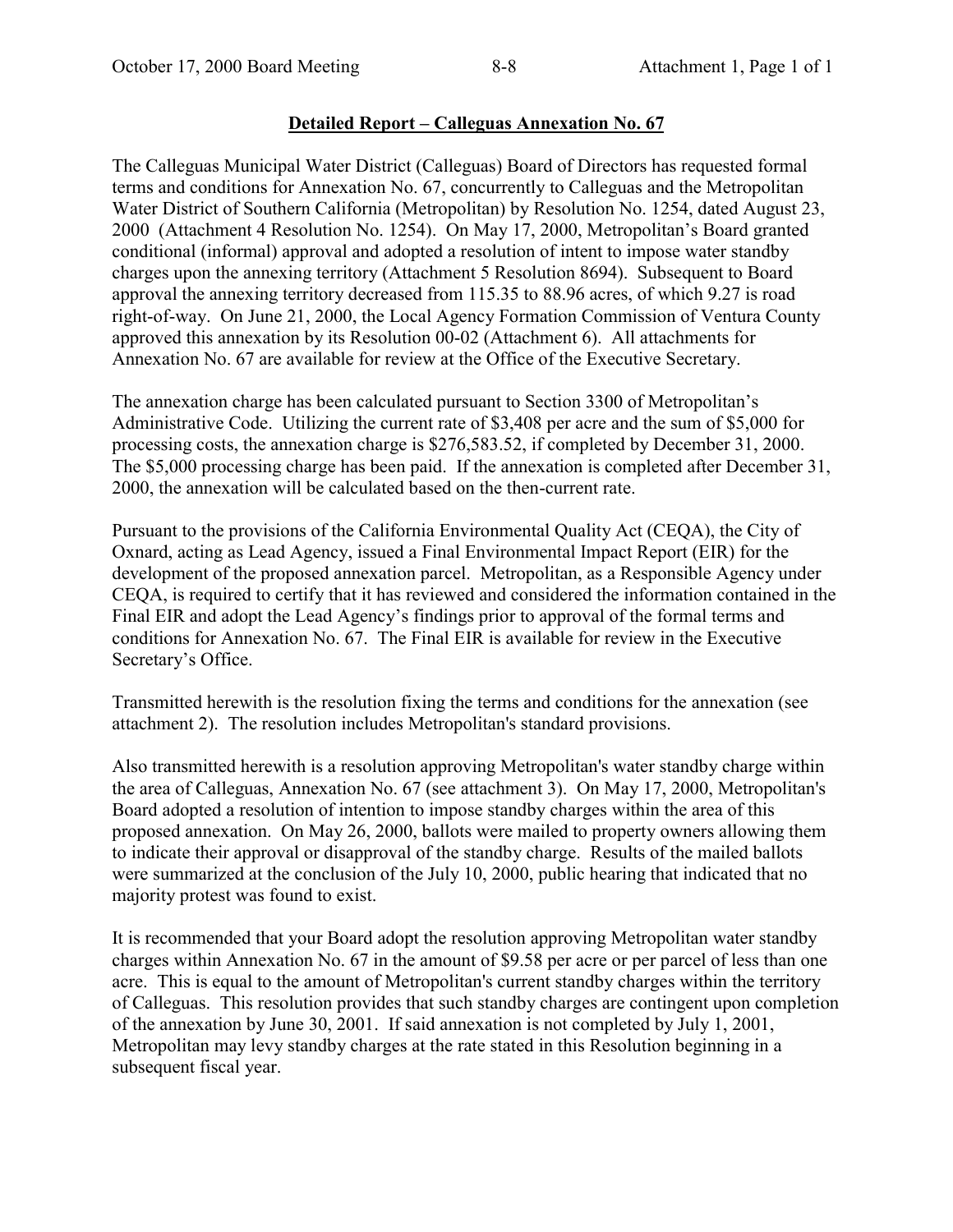# **RESOLUTION**

## RESOLUTION OF THE BOARD OF DIRECTORS OF THE METROPOLITAN WATER DISTRICT OF SOUTHERN CALIFORNIA CONSENTING TO CALLEGUAS' ANNEXATION NO. 67 AND FIXING THE TERMS AND CONDITIONS OF SAID ANNEXATION TO THE METROPOLITAN WATER DISTRICT OF SOUTHERN CALIFORNIA

A. WHEREAS, the Board of Directors of Calleguas Municipal Water District (Calleguas), a municipal water district, situated in the County of Ventura, State of California, pursuant to Resolution No. 1254, adopted August 23, 2000, in accordance with the provisions of the Metropolitan Water District Act, has applied to the Board of Directors of the Metropolitan Water District of Southern California (Metropolitan) for consent to annex thereto certain uninhabited territory situated in the County of Ventura, particularly described in an attachment to the Ventura Local Agency Formation Commission (LAFCO) Resolution, concurrently with the annexation thereof to Calleguas, such annexation to Metropolitan to be upon such terms and conditions as may be fixed by the Board of Directors of Metropolitan; and

B. WHEREAS, on June 21,2000, the Ventura Local Agency Formation Commission approved the proposed annexation, by Resolution No. 00-02; and

C. WHEREAS, the Board of Directors of Metropolitan has reviewed and considered the information contained in the Environmental Impact Report, prepared and adopted by the City of Oxnard for the proposed Annexation No. 67; and

D. WHEREAS, it appears to this Board of Directors that such application should be granted, subject to the terms and conditions hereinafter set forth.

E. NOW, THEREFORE, BE IT RESOLVED, that the Board of Directors of Metropolitan, acting as a Responsible Agency, has reviewed and considered the information contained in the Final Environmental Impact Report; and subject to the following terms and conditions, does hereby grant the application of the governing body of Calleguas for consent to annex Annexation No. 67 to Metropolitan and does hereby fix the terms and conditions of such annexation:

### Section 1.

The annexation of said area to Calleguas shall be made concurrently with the annexation thereof to Metropolitan, and all necessary certificates, statements, maps, and other documents required to be filed by or on behalf of Calleguas to effectuate the annexation shall be filed on or before December 31, 2001.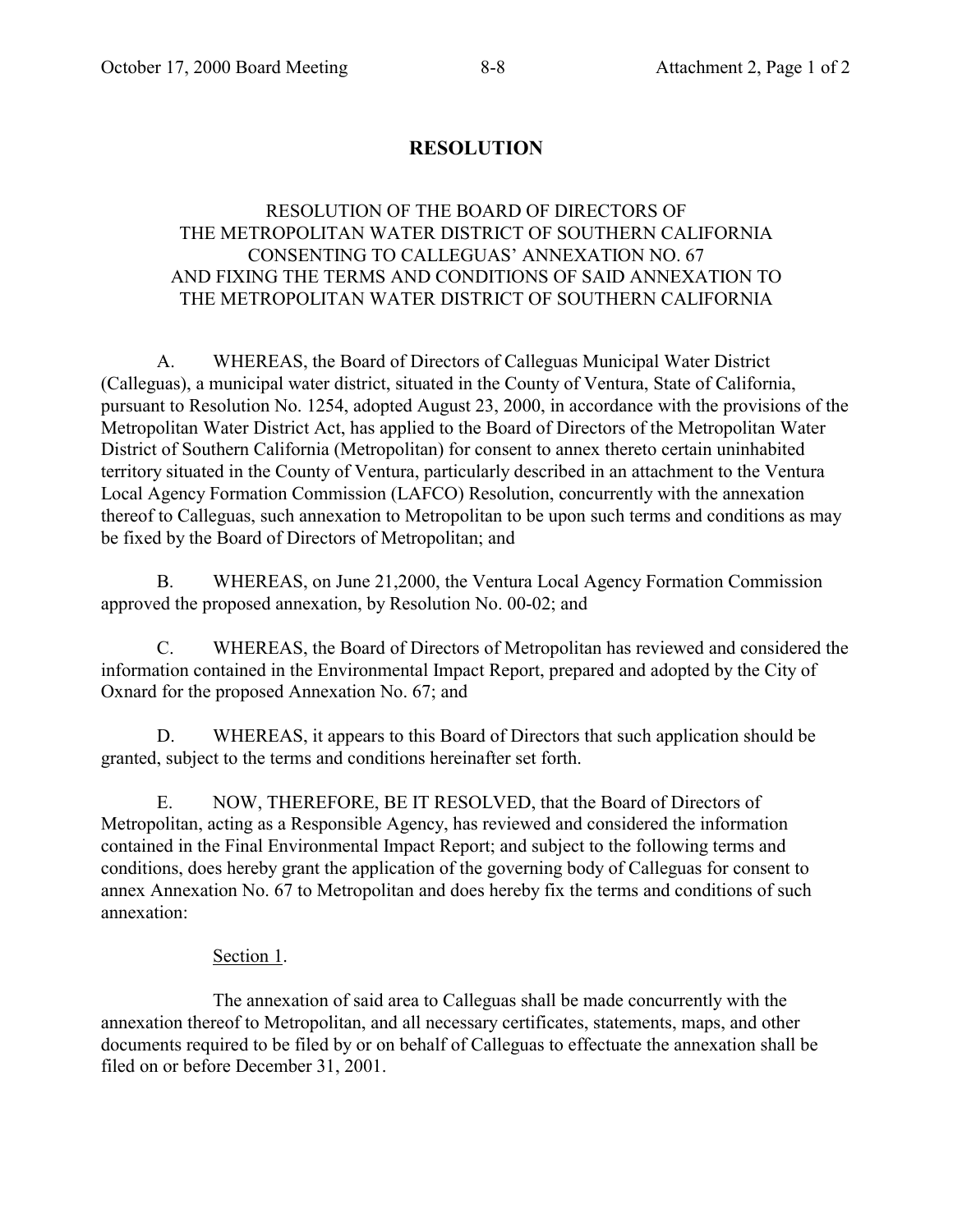# Section 2.

Prior to filing a request for a Certificate of Completion of the annexation proceedings with the Ventura Local Agency Formation Commission, Calleguas shall pay to Metropolitan, in cash the sum of \$276,583.52, if the annexation is completed by December 31, 2000. If the annexation is completed during the 2001 calendar year, the annexation charge will be calculated based on the then current rate.

# Section 3.

All necessary steps (including without limitation, pursuant to Article XIII D of the California Constitution) for imposition of Metropolitan water standby charges in the amount of \$9.58 per acre or per parcel of less than one acre for fiscal year 2000/01 shall be completed.

# Section 4.

a. Metropolitan shall be under no obligation to provide, construct, operate, or maintain feeder pipelines, structures, connections, and other facilities required for the delivery of water to said area from works owned or operated by Metropolitan.

b. Calleguas shall not be entitled to demand that Metropolitan deliver water to Calleguas for use, directly or indirectly, within said area, except for domestic or municipal use therein.

c. The delivery of all water by Metropolitan, regardless of the nature and time of use of such water shall be subject to regulations promulgated from time to time by Metropolitan.

d. Except upon the terms and conditions specifically approved by the Board of Directors of Metropolitan, water sold and delivered by Metropolitan shall not be used in any manner which intentionally or avoidably results in the direct or indirect benefit of areas outside Metropolitan, including use of such water outside Metropolitan or use thereof within Metropolitan in substitution for other water outside Metropolitan.

F. BE IT FURTHER RESOLVED that the Executive Secretary be, and she hereby is, directed to transmit forthwith to the governing body of Calleguas a certified copy of this resolution.

I HEREBY CERTIFY that the foregoing is a full, true, and correct copy of a resolution adopted by the Board of Directors of The Metropolitan Water District of Southern California at its meeting held October 17, 2000.

> Executive Secretary The Metropolitan Water District of Southern California

 $\mathcal{L}=\mathcal{L}=\mathcal{L}=\mathcal{L}=\mathcal{L}=\mathcal{L}=\mathcal{L}=\mathcal{L}=\mathcal{L}=\mathcal{L}=\mathcal{L}=\mathcal{L}=\mathcal{L}=\mathcal{L}=\mathcal{L}=\mathcal{L}=\mathcal{L}=\mathcal{L}=\mathcal{L}=\mathcal{L}=\mathcal{L}=\mathcal{L}=\mathcal{L}=\mathcal{L}=\mathcal{L}=\mathcal{L}=\mathcal{L}=\mathcal{L}=\mathcal{L}=\mathcal{L}=\mathcal{L}=\mathcal{L}=\mathcal{L}=\mathcal{L}=\mathcal{L}=\mathcal{L}=\mathcal{$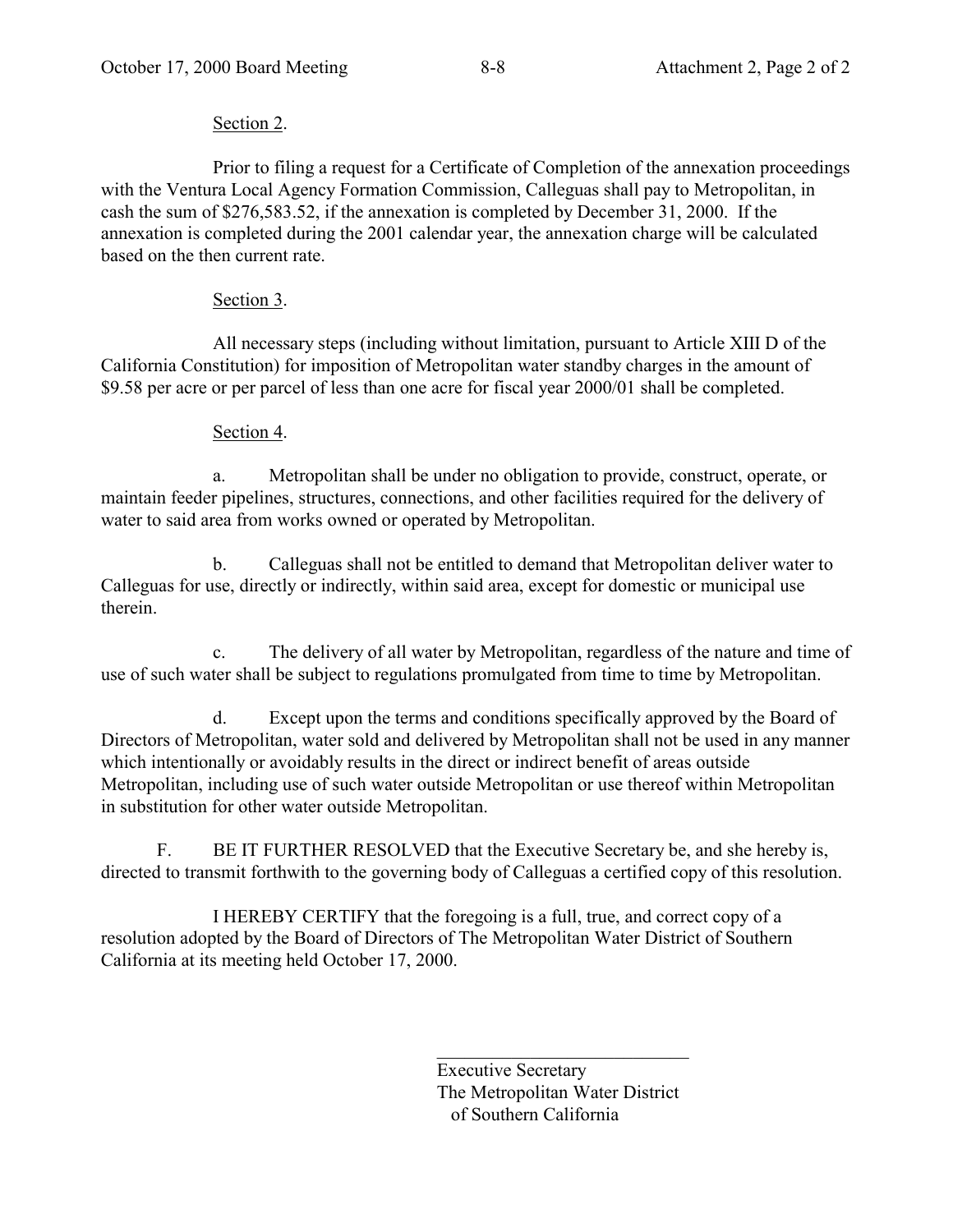### **RESOLUTION**

### RESOLUTION OF THE BOARD OF DIRECTORS OF THE METROPOLITAN WATER DISTRICT OF SOUTHERN CALIFORNIA FIXING AND ADOPTING WATER STANDBY CHARGE CONTINGENT UPON CALLEGUAS ANNEXATION NO. 67

WHEREAS, pursuant to Resolution 8694, adopted by the Board of Directors (the "Board") of the Metropolitan Water District of Southern California ("Metropolitan") at its regular meeting held May 17, 2000, the Board gave notice to the public and to each member public agency of Metropolitan of the intention of the Board to consider and take action on the General Manager's recommendation to impose a water standby charge for fiscal year 2000-2001 on the property described in the Engineer's Report, dated March 2000, as amended on September 2000 (the "Engineer's Report"), which was prepared by a registered professional engineer certified by the State of California and was attached as Attachment A to Resolution 8694;

WHEREAS, the owner of the parcel identified in the Engineer's Report has applied for annexation into Calleguas Municipal Water District ("Calleguas") and Metropolitan;

WHEREAS, upon annexation, Metropolitan water will be available to such property and such parcel will receive the benefit of the projects provided in part with proceeds of Metropolitan water standby charges, as described in the Engineer's Report;

WHEREAS, Calleguas has requested that Metropolitan impose water standby charges on such property at the rate specified in the Engineer's Report and provided herein, following annexation of such property into Metropolitan;

WHEREAS, Resolution 8694 provides that the Board would meet in regular session to hold a public protest hearing at which interested parties could present their views regarding the proposed water standby charges and the Engineer's Report;

WHEREAS, pursuant to the terms of Resolution 8694 the Executive Secretary provided written notice in accordance with the requirements of Article XIII D, Section 4 of the California Constitution of the proposed water standby charge by mail to the record owner of the property identified in the Engineer's Report of such public hearing, and the notice included an assessment ballot whereby the owner could indicate his or her name, reasonable identification of his or her parcel, and his or her support for or opposition to the proposed water standby charge;

WHEREAS, the Board conducted in conformance with Resolution No. 8669 a public hearing. The hearing was held July 11, 2000, at which interested parties were given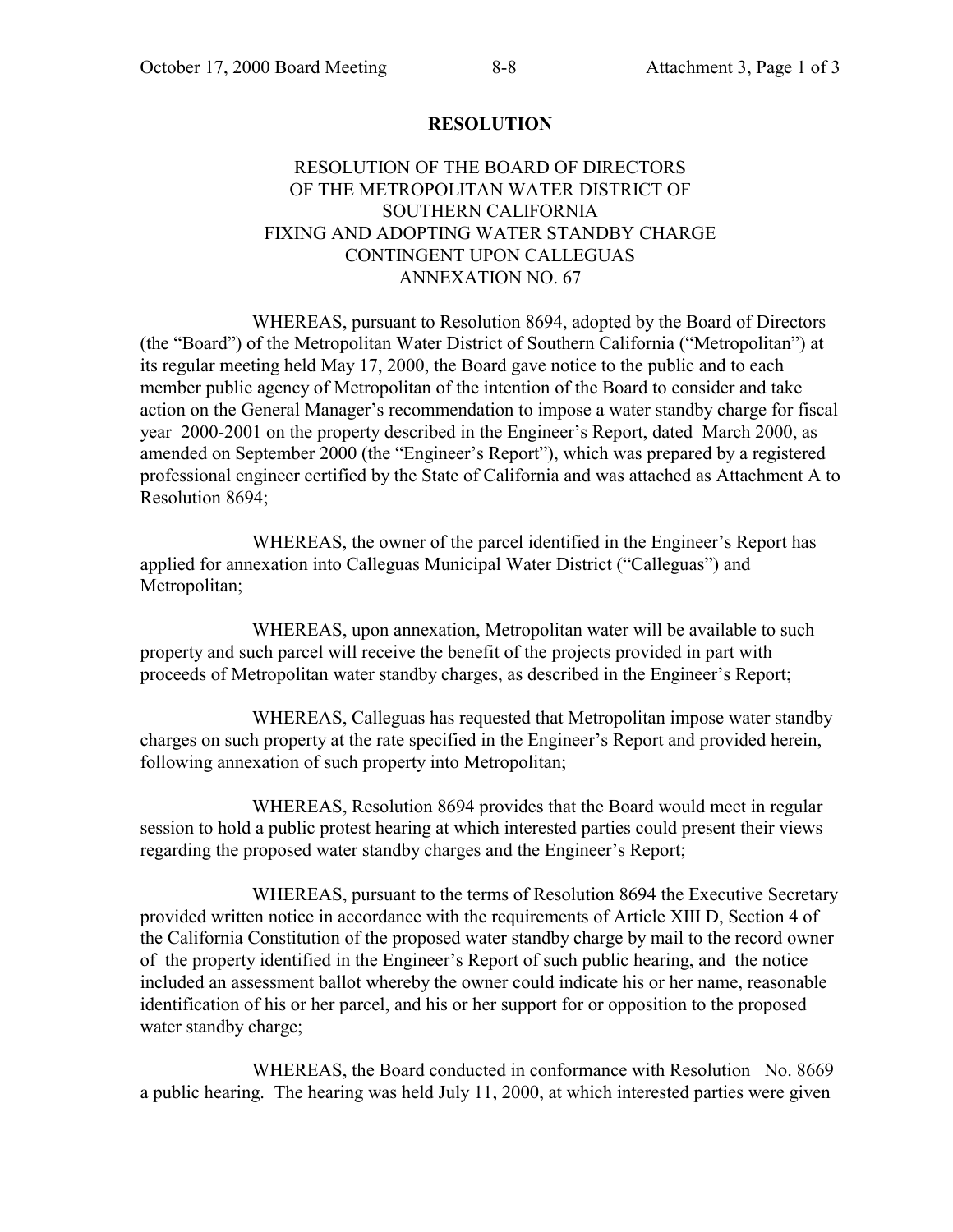the opportunity to present their views regarding the proposed water standby charge and the Engineer's Report and to protest the charges, if they so desire, and the Board will duly consider all such protests and other views presented to it at the public hearing; and

WHEREAS, prior to the conclusion of the public hearing the Executive Secretary reviewed any assessment ballots submitted at or before the hearing, and found that no majority protest (as defined in Article XIII D, Section 4 of the California Constitution) exists;

NOW THEREFORE, the Board of Directors of The Metropolitan Water District of Southern California does hereby resolve, determine and order as follows:

**Section 1.** That the Board of Metropolitan, pursuant to the Engineer's Report, finds that the land described in said Engineer's Report upon annexation to Metropolitan will be benefited as described in such report and on that basis, hereby fixes and adopts a water standby charge for fiscal year 2000-2001 on such lands to which Metropolitan water is made available for any purpose, whether water is actually used or not.

**Section 2**. That the water standby charge per acre of land, or per parcel of land less than an acre, as shown in the Engineer's Report, shall be \$9.58, which is equal to the amount of Metropolitan's existing water standby charge on other properties located within the territory of Calleguas.

**Section 3.** That no water standby charge on any parcel exceeds the reasonable cost of the proportional special benefit conferred on that parcel, as shown in the Engineer's Report. The Engineer's Report separates the special benefits from the general benefits and identifies each of the parcel on which a special benefit is conferred.

**Section 4**. That the water standby charge shall be collected on the tax rolls, together with the ad valorem property taxes which are levied by Metropolitan for the payment of pre-1978 voter-approved indebtedness. Any amounts so collected shall be applied as a credit against Calleguas' obligation to pay its readiness-to-serve charge for fiscal year 2000- 2001. After such member agency's readiness-to-serve charge allocation is fully satisfied, any additional collections shall be credited to other outstanding obligations of such member agency to Metropolitan or future readiness-to-serve obligations of such agency.

**Section 5.** That the water standby charge is fixed and adopted contingent upon completion of annexation of the land described in the Engineer's Report. If such annexation is not completed in time to permit imposition of standby charges for fiscal year 2000-2001, Metropolitan may levy standby charges at the rate stated in this Resolution beginning in a subsequent fiscal year.

**Section 6.** That in the event that the water standby charge, or any portion thereof, is determined to be an unauthorized or invalid fee, charge or assessment by a final judgment in any proceeding at law or in equity, which judgment is not subject to appeal, or if